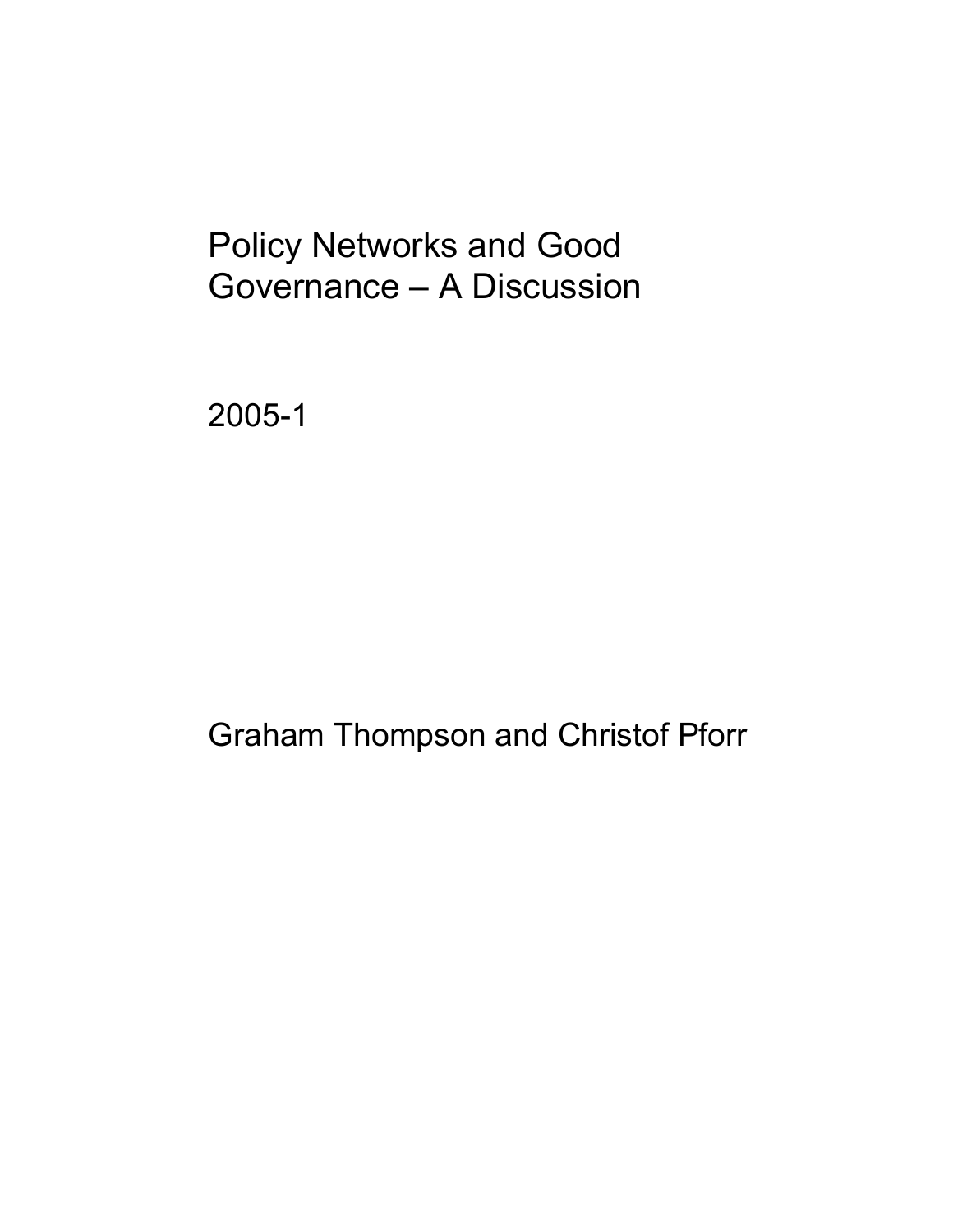## *Curtin University of Technology School of Management Working Paper Series*

### **2005-1**

### **Policy Networks and Good Governance – A Discussion**

**Graham Thompson and Christof Pforr**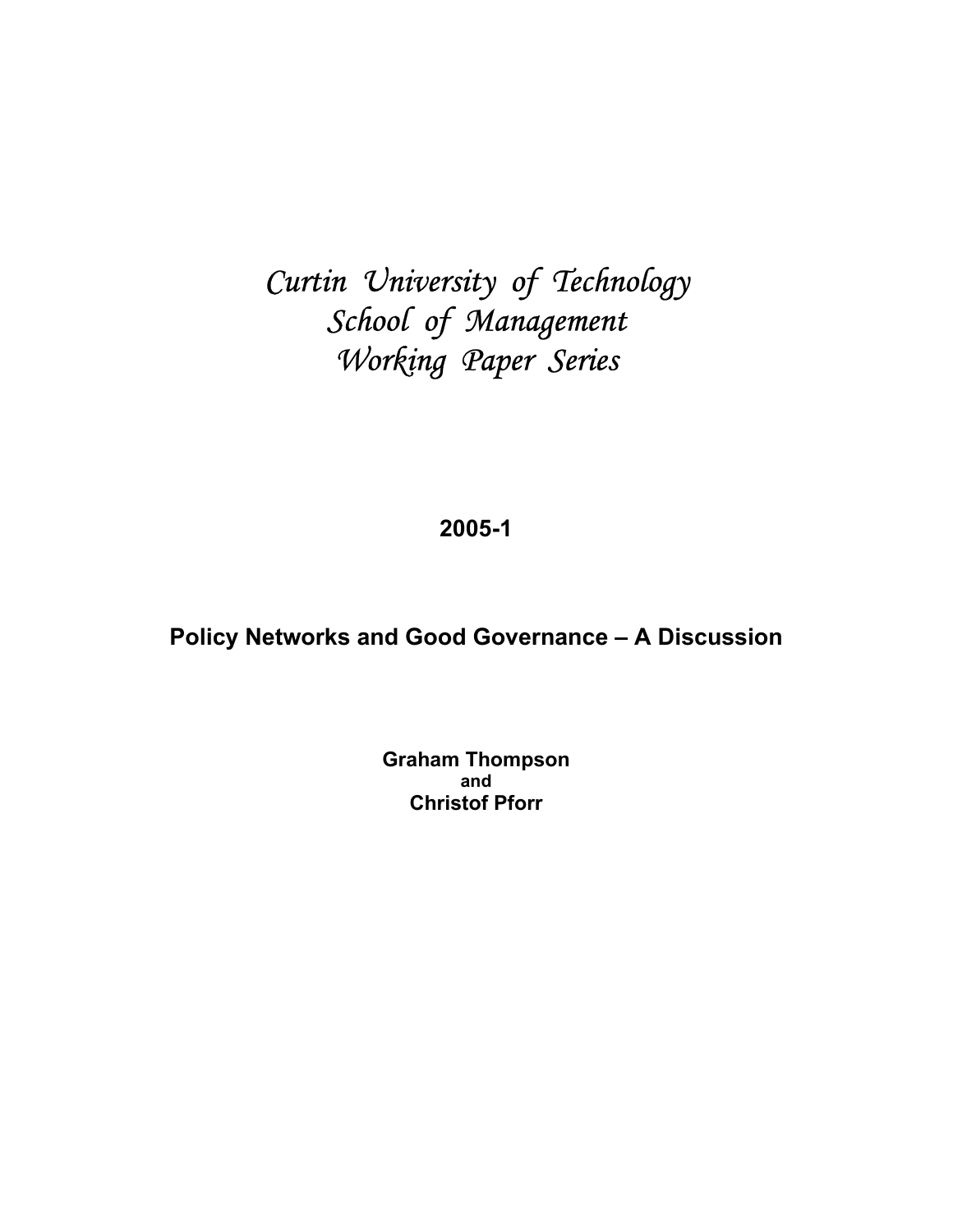#### **ABSTRACT**

*Policy network research can be divided, broadly, into two schools of thought: the interest intermediation*  school (policy networks as an analytical tool) and the governance school (policy networks as a form of *governance). Both schools have made significant contributions towards raising our awareness about policy networks through the development of concepts, theories and research methods. While acknowledging these achievements contemporary literature suggests that this research has been mainly descriptive, with few primary empirical studies being undertaken in particular to assess the effectiveness of policy networks. This paper reviews briefly the recent literature on policy networks. The literature review reveals that by combining and adapting the most relevant quantitative and qualitative research methods from previous studies, contributions can be made towards developing better standards for evaluating, and developing, the democratic quality of policy networks as a form of (good) governance.* 

#### **KEYWORDS**

Policy networks, good governance, democratic quality

#### **1. INTRODUCTION**

The intellectual roots of policy networks can be traced to the structural changes in socio-political systems that occurred in Western industrialised societies following World War II and contributed to societies becoming increasingly fragmented. Following a progressive expansion of state responsibilities, governments found it difficult to formally implement public policy and deliver public services and so began to share their powers with non-state actors. Atkinson and Coleman (1992: 155-156) refer to these changes as the 'Keynesian legacy' - a general view that governments should begin to share responsibility and roll back their functions through a new commitment to individualism and market forces. Consequently, policymaking began to rely less on the political-administrative machinery with its formal processes (bureaucratic models based on Weber's hierarchy), and more on collaboration drawing on pluralist and corporatist models of government. To try and explain these changes, policy analysts began to develop specific concepts, models and frameworks for analyses (see Rhodes 1986; Coleman and Skogstad 1990; Rhodes 1990; Knoke 1990; Marin and Mayntz 1991; van Warden 1992; Homeshaw 1995; Blom-Hansen 1997; König 1998; Dowding 1998; Börzel 1998; Pappi and Henning 1998; Thatcher 1998; Bogason and Toonen 1998; Knoke 1998; Elliot and Schlaepfer 2001; Toke and Marsh 2003). The generic term 'policy network', or, more commonly, the 'policy network approach', thus emerged and has become one of the most important concepts in policy science.

This paper reviews, specifically, the policy network literature from the *intermediation* and *governance* schools. Broadly, the *intermediation school* adopts a practical approach in the sense that the policy network concept is conceived more as overarching analytical tool that can be applied in the study and implementation of policy making. The *governance school* on the other hand adopts a more theoretical approach to policy networks and attempts to explain how the many existing networks are formed and may form in the future. Reviewing the literature from both schools may thus begin to provide a better understanding about how to link theory and practice in the study of policy networks. In doing so, the paper argues that by combining the most appropriate quantitative and qualitative methods from both schools a more accurate assessment of the democratic quality of policy networks may be achieved.

#### **2. BACKGROUND ON THE STUDY OF POLICY NETWORKS**

Börzel (1997: 2) defines policy networks in general terms "as power relationships between the government and interest groups, in which resources are exchanged". However, the policy network concept in the field of public policy and administration comprises a number of specific approaches. These models emerged from two different schools of thought: the *interest intermediation school* and the *governance school* respectively (see especially Börzel 1998). The 'issue network' and 'policy community' models (see Heclo 1978 and Richardson and Jordan 1979 respectively), for example, were developed by analysts from the interest intermediation school. Heclo's 'issue network' model contributed to improving our knowledge and understanding about why *ad hoc* informal policy networks were established in the United States. Around the same time, the 'policy community' model in the UK contributed to improving our knowledge and understanding about why formal policy networks, which comprised only a few major players from governments and other select bodies, were established. However, both models have one particular feature in common: while affording good descriptions of policymaking processes both models could only partially explain *how* networks were forming or may form in the future (see also above listed authors).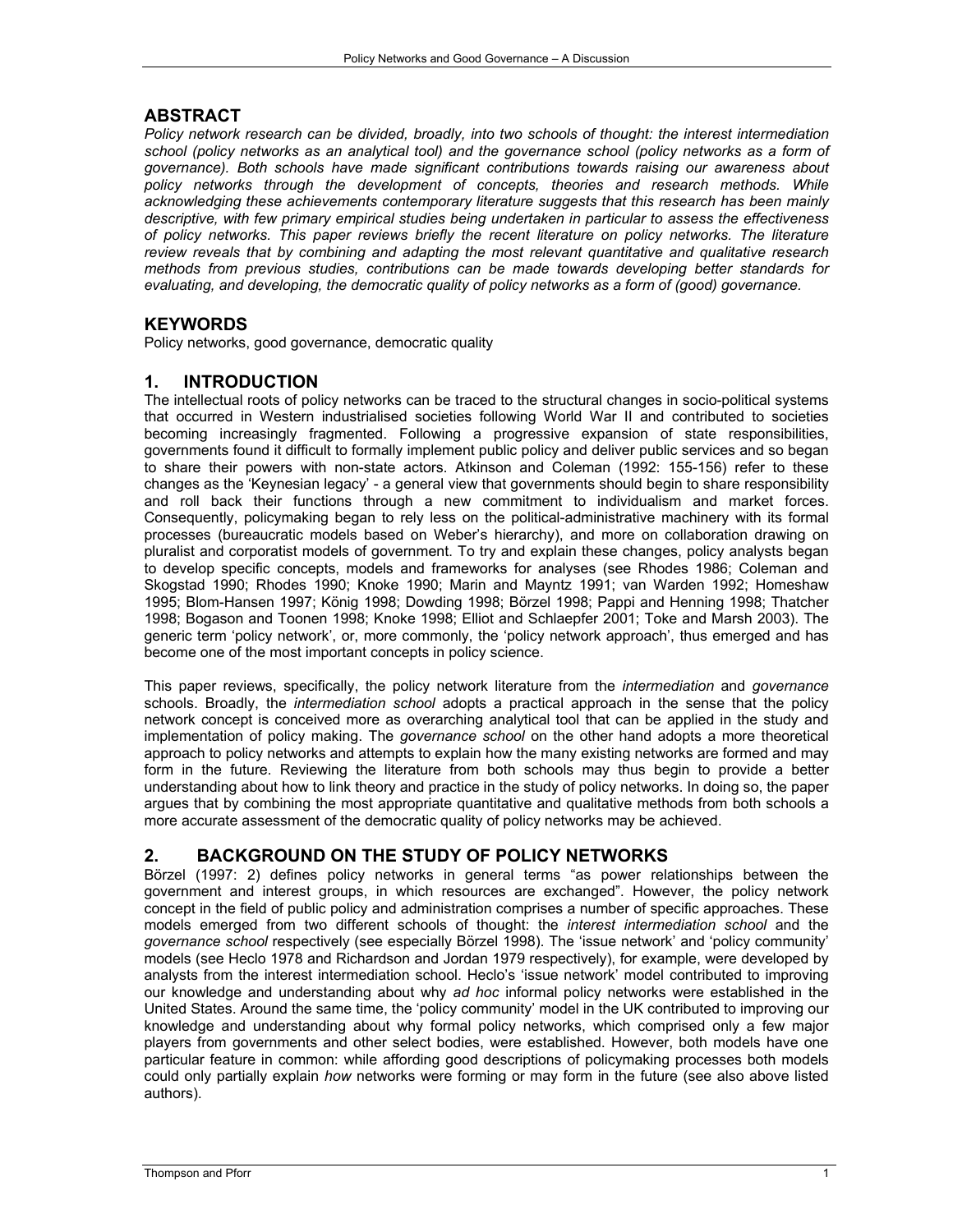Arguably, then, the descriptive policy network approach that emerged in the US and in the UK should be considered in general terms: as an overarching framework for analysis of public-private interactions, in particular relationships between the state and various interest groups. Therefore, to gain a better understanding of how networks form, or perhaps should form, theoretical approaches in policy network research may also be required. This is because, in reality, policymaking processes - for example the changing relationships between individuals, communities, organisations and governments - can differ quite considerably depending on context and are often hard to predict. A better understanding of these processes is fundamental to any explanation of how networks form.

In Germany, the so-called governance school conceived policy networks less as an overarching framework for analysis but, more specifically, as an alternative form of governance to that of hierarchy and market. Analysts from this school of thought are of the view that because societies have become increasingly differentiated and fragmented over the past 60 years many kinds of policy networks have emerged in response to these changes (see above). The governance school has thus moved beyond broad descriptions of policy networks, regarding them as *specific forms* of interaction between the state and civil society that are based on non-hierarchical forms of coordination (Börzel 1997, 1998). Additionally, it provides a more theoretical approach to policy network research by proposing new or using existing (albeit in some cases ideal) models to help better explain how policy networks form and may continue to form. In other words, the governance school proposes that if policy networks are to function properly, both now and in the future, much deeper levels of understanding are required. The governance school thus contributes to improving our knowledge and understanding of policy networks using a *normative* framework rather than a *descriptive* framework (see Table 1).

| <b>INTEREST INTERMEDIATION SCHOOL</b>                   | <b>GOVERNANCE SCHOOL</b>                                |  |
|---------------------------------------------------------|---------------------------------------------------------|--|
| (Policy Networks as an Analytical Toolbox)              | (Policy Networks as a Form of Governance)               |  |
| <b>DEFINITION</b>                                       | <b>DEFINITION</b>                                       |  |
| An overarching framework for analysing changes          | A particular form of governance, a real change          |  |
| in state/society relations in public policy making.     | in the structure of polity that reflects changes in     |  |
|                                                         | state and society relationships.                        |  |
| <b>EXPLANATORY POWER</b>                                | <b>EXPLANATORY POWER</b>                                |  |
| Used to explain all kinds of relations between          | A combination of relevant theories (a meta-             |  |
| public and private actors in public policymaking.       | theoretical approach) is used to explain specific       |  |
|                                                         | kinds of relations between public and private           |  |
| Actors form linkages (business-like                     | actors in public policymaking.                          |  |
| relationships/mutual interests) to negotiate            | Actors form flexible relationships to share             |  |
| and implement policies.                                 | resources and collective action in                      |  |
| Linkages make up the structure of policy<br>٠           | policymaking.                                           |  |
| networks.                                               | Flexible relationships are part of an<br>$\bullet$      |  |
| Linkages analysed within this framework.<br>$\bullet$   | ongoing process of making policies.                     |  |
| Policy networks reflect the status and power            | Acknowledges the difficulty in determining<br>$\bullet$ |  |
| of particular interests.                                | the influence of policy networks on the                 |  |
| Influences the effectiveness of policy<br>$\bullet$     | effectiveness of policymaking processes                 |  |
| making processes and outcomes.                          | and outcomes.                                           |  |
| <b>PROSPECTS</b>                                        | <b>PROSPECTS</b>                                        |  |
| A relatively simple, straightforward model that can     | A model that can help describe policy networks          |  |
| effectively describe policy networks as they are.       | as they ought to be.                                    |  |
| Descriptive                                             | Prescriptive                                            |  |
| Practical<br>$\bullet$                                  | <b>Theoretical</b>                                      |  |
| <b>PROBLEMS</b>                                         | <b>PROBLEMS</b>                                         |  |
| <b>Static</b>                                           | Idealistic<br>$\bullet$                                 |  |
| Cannot help explain how policy networks                 | Does not constitute a proper theory and so<br>$\bullet$ |  |
| change.                                                 | still has limited explanatory power.                    |  |
| Cannot systematically link the nature of a<br>$\bullet$ | Does not account for resistance to change<br>$\bullet$  |  |
| policy network with the character and                   | and other ambiguities and deficiencies.                 |  |
| outcome of the policy process.                          |                                                         |  |

| Table 1                                        |  |
|------------------------------------------------|--|
| Two Approaches to the Study of Policy Networks |  |

Adapted from Börzel (1998)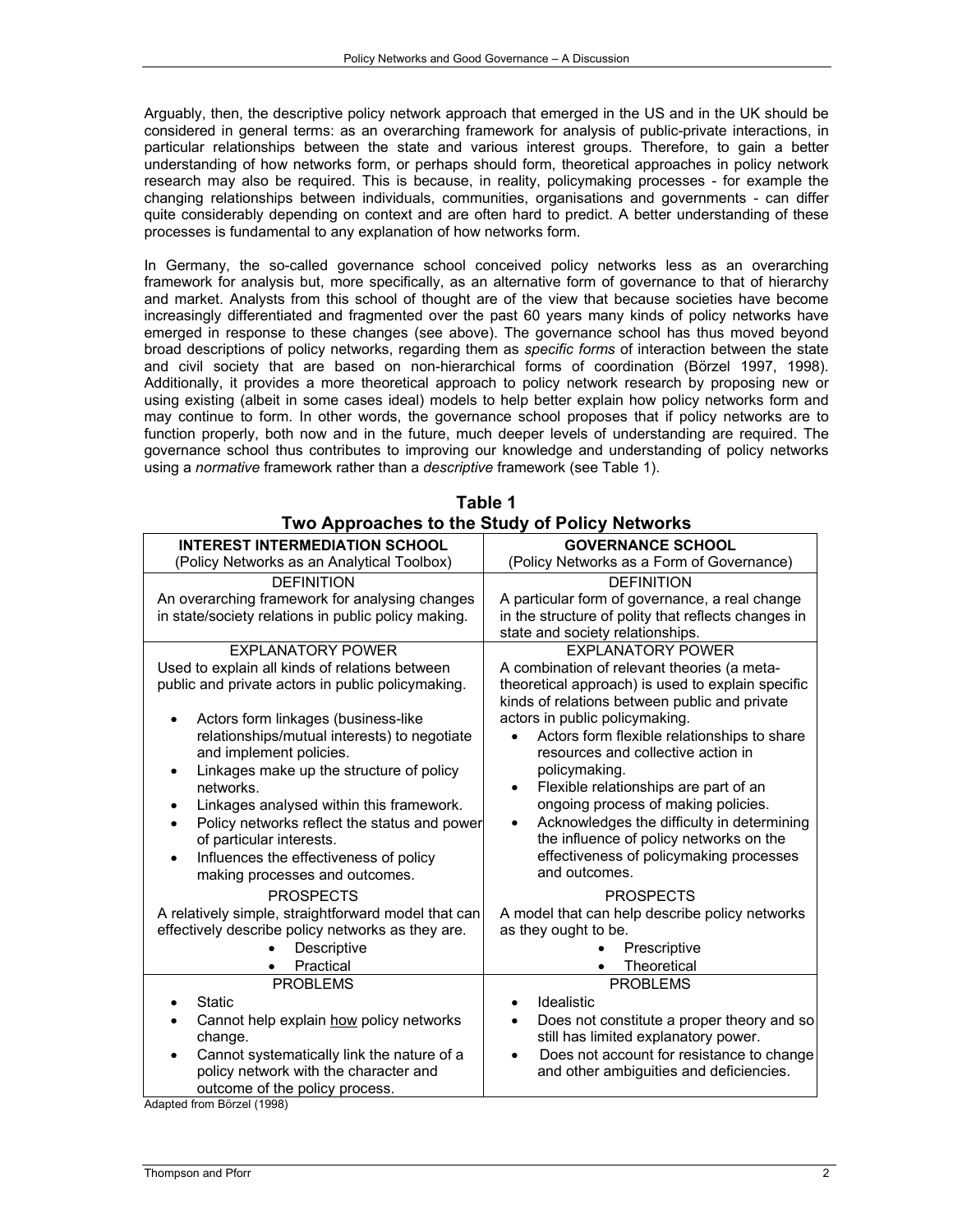Table 1 provides an overview of the approaches to the study of policy networks taken by both the *intermediation* and *governance* schools. It highlights the advantages and disadvantages of policy network models from both schools of thought, in terms of their capacity to be used as frameworks for analysis. In particular, contrasts are made between a descriptive approach and a normative approach to policy network research. It suggests that the normative approach adopted by the governance school, notwithstanding its shortcomings, considers better the processes of change and the nature of relationships in policymaking and associated networks, as opposed to the intermediation school that focuses more on the structure of networks.

The above systematic overview captures the by now well established understanding of the role and functions of policy networks in governing society. In essence, policy network research acknowledges that the making of political decisions and policies is rather complex, diffuse and non-rational with a plethora of actors participating in often informal arrangements. In this context the ability of government to shape processes of policymaking has weakened, indicating a shift in the distribution of political power and influence. According to Sørensen & Torfing (2004), a new stage of policy network research goes further in addressing, for instance, the question of democratic function and legitimacy of policy networks (e.g. Kickert, Klijn and Koppenjan 1997; Mayntz 1999; Pierre 2000; Schwab and Kübler 2001; Mathur and Skelcher 2004; Nölke 2004). This paper draws on this so-called 'second generation' of policy network research by discussing the democratic quality of policy networks as a form of 'good' governance within a normative framework.

#### **3. EXPLORING AND EVALUATING THE DEMOCRATIC QUALITY OF POLICY NETWORKS AS A FORM OF GOOD GOVERNANCE**

In line with the governance school, the concepts of 'policy networks', 'good governance' and 'democratic quality' - and how they are interrelated - are being explored in the following sub-sections because of their alleged capacity to disperse political powers through cooperative arrangements by engaging civil society in policy and decision making processes (see Section 1). To assess the effectiveness of policy networks, it is important to discuss the meaning of 'governance' and in that context develop a better understanding of the role of policy networks in particular in terms of 'modern', 'better' or 'good' governance.

#### *3.1 Exploring the Theory*

The term 'governance', broadly, means all forms of producing and steering social order (see Börzel and Risse 2004). For example, the state does not have a governance monopoly as steering functions can also be taken over by markets, and, indeed, policy networks. When viewed in this light, policy networks may be conceived as being bound, determined and controlled by formal institutions. For the purpose of this study, however, governance is understood more specifically as 'governance without government<sup>1,</sup> (Czempiel and Rosenau 1992; Rhodes 1997), or, a mode of governing that is more in line with the cooperative rather than the interventionist state where state and non-state actors participate in mixed public/private policy networks (Mayntz 2002: 21). A policy network in this context may be then described:

by its actors, their linkages and by its boundary. It includes a relatively stable set of mainly public and private corporate *actors*. The *linkages* between the actors serve as channels for communication and for the exchange of information, expertise, trust and other policy resources. The *boundary* of a given policy network is not primarily determined by formal institutions but results from a process of mutual recognition dependant on functional relevance and structural embeddedness (Kenis and Schneider 1991: 41-42).

In other words, policy networks cut across formal institutional arrangements and highlight the importance of informal, decentralised processes and relationships in policymaking. A clearer link between governance and policy networks can thus begin to be established for the purpose of this paper: both definitions reflect the diminishing distinction between state and civil society.

But are such policy networks democratic in their making and operations? At first glance, given the increased levels of cooperation and collaboration between public and private actors in the above definitions it could be assumed that policy networks in this context represent more democratic forms of

l

<sup>&</sup>lt;sup>1</sup> Government in this context means top down "management", "control", "authority" etc as opposed to "the state" specifically.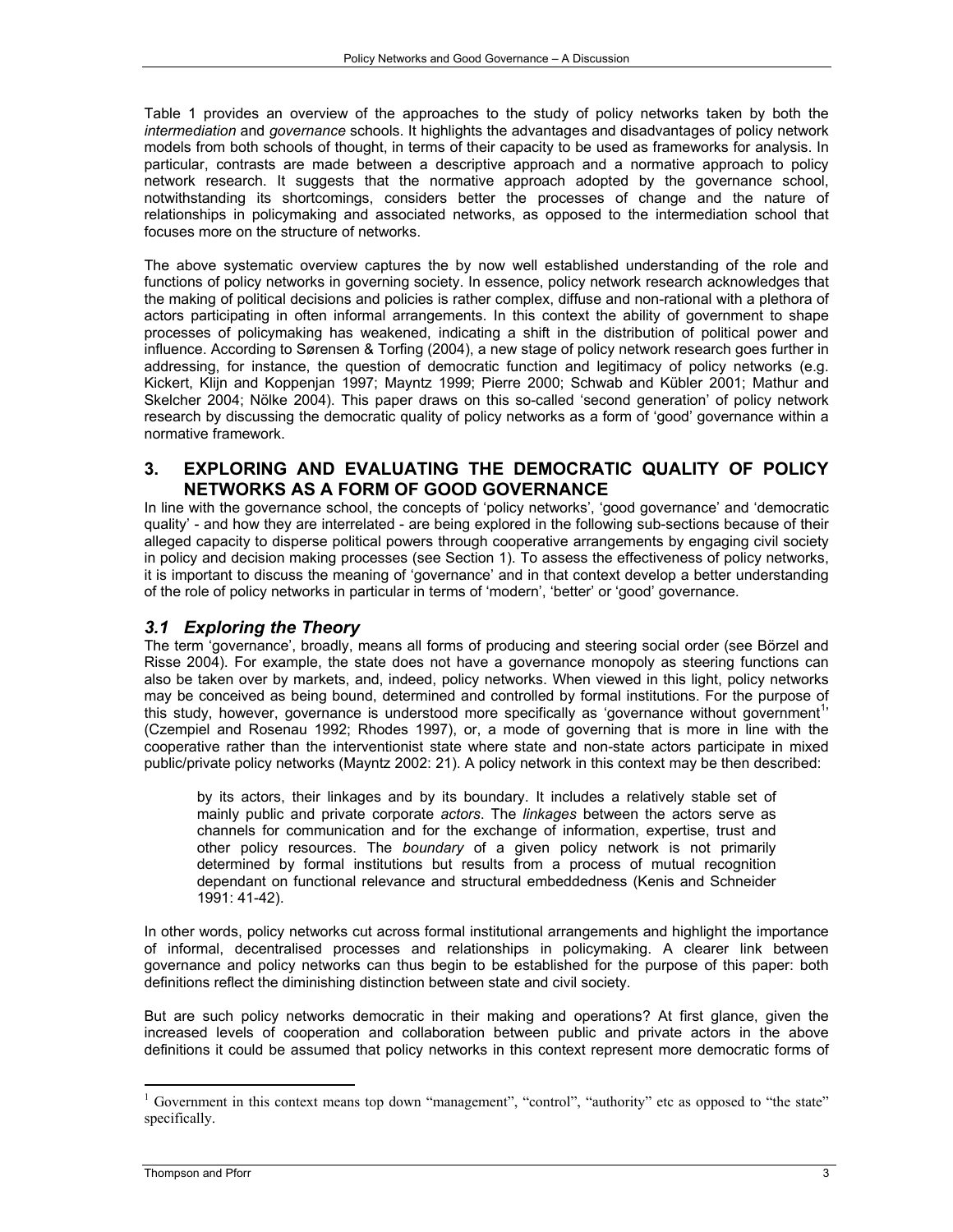governing. However, in reality, policy networks, even in this context, are just as susceptible to corruption, a lack of transparency and shifting lines of responsibility, for example, as the more traditional forms of governance. Their democratic legitimacy, then, is questionable. For example, policy networks have been characterised by their critics as "an illegitimate form of private interest government that puts sovereign decision making in the hands of strong pressure groups, unaccountable lobbyists and corrupted economic elites" (Sørensen and Torfing 2004: 2). Rhodes (2000), Nölke (2004), Sørensen and Torfing (2004) and others also highlight some problem areas in relation to the democratic performance of policy networks, in particular referring to the questions of accountability, transparency and integration. Policy networks are therefore, at times, regarded as "a serious threat to democracy because they challenge some of the most fundamental organising principles for the traditional institutions of representative democracy" (Sørensen and Torfing 2004: 21).

But on the other hand, can traditional institutions and processes deliver better policy and decision making and implement effectively public policy in complex socio-political systems? Or, is it necessary to question the *status quo* of democratic norms and values to better acknowledge the potential of policy networks in governing society?

To begin to address these issues, this paper explores the democratic character of policy networks and discusses policy networks as an important governance mechanism for cooperative policymaking. The paper argues that diffusion of political power and influence to civil society should engage better the wider community in policy and decision making - that is, not just "government, profit-making firms, and nonprofit private organisations to fulfil a policy function" (Linder and Rosenau 2000: 5) but also less prominent individuals and social groups. In so doing, policy networks may gain more democratic legitimacy in the context of the existing political-constitutional framework. Thus, if 'better', in the sense of 'fair<sup>2</sup>' (Boedeltje and Cornips 2004) engagement of the wider community in policy making can be achieved through policy networks, they may be considered a form of 'good governance'.

#### *3.2 From Theory to Practice*

In practice, however, community engagement in this context is very difficult to achieve and necessitates, in particular, a comprehensive debate about how policies and decisions are made. The core elements of democracy, 'transparency and accountability', 'access' and 'responsiveness' in political processes suggested by Peterson and O'Toole (2001 in Budowski 2004), may provide the basis for such a debate. For example, these elements could be used as performance indicators for an assessment of the democratic quality of policy networks (see Section 3). However, following Scharpf's (1997, 1999) two dimensional concept of democratic legitimacy, Kenis and Raab (2003: 7-9) suggest that, in democratic constitutions, any discussions about democratic legitimacy will be underpinned, broadly, by two kinds of logic:

*1) Output-oriented Logic of Legitimacy* 

Thinking of democracy as government *for* the people, where political choices are legitimate, "if and because they effectively promote the common welfare of the constituency in question". Thus, in this view, policy networks may have the potential to contribute to effective and efficient outcomes.

*2) Input-oriented Logic of Legitimacy* 

Thinking of democracy as government *by* the people, where political choices are legitimate if they reflect the will of the people. In a differentiated society, multiple political communities are equal in terms of their participation in, and control of, political decisions. In other words, people are able to make compromises to affect political decisions.

Due to the stronger engagement of civil society in policy and decision making in a more cooperative model, the debate about (good) governance in past years has shifted towards input factors (Mayntz 2004). This means that analysts who were once advocates of 'government for the people' are increasingly advocating 'government by the people'. In other words, boundaries between the two kinds of logic, which were once clear, have now become blurred both in academic circles as well as in broader civil society. That there is now less distinction between the two perhaps reinforces the case for thinking about democracy in terms of input legitimacy.

l

 $2^2$  Understood as equal chance to be heard and to gain access, but also to exercise influence.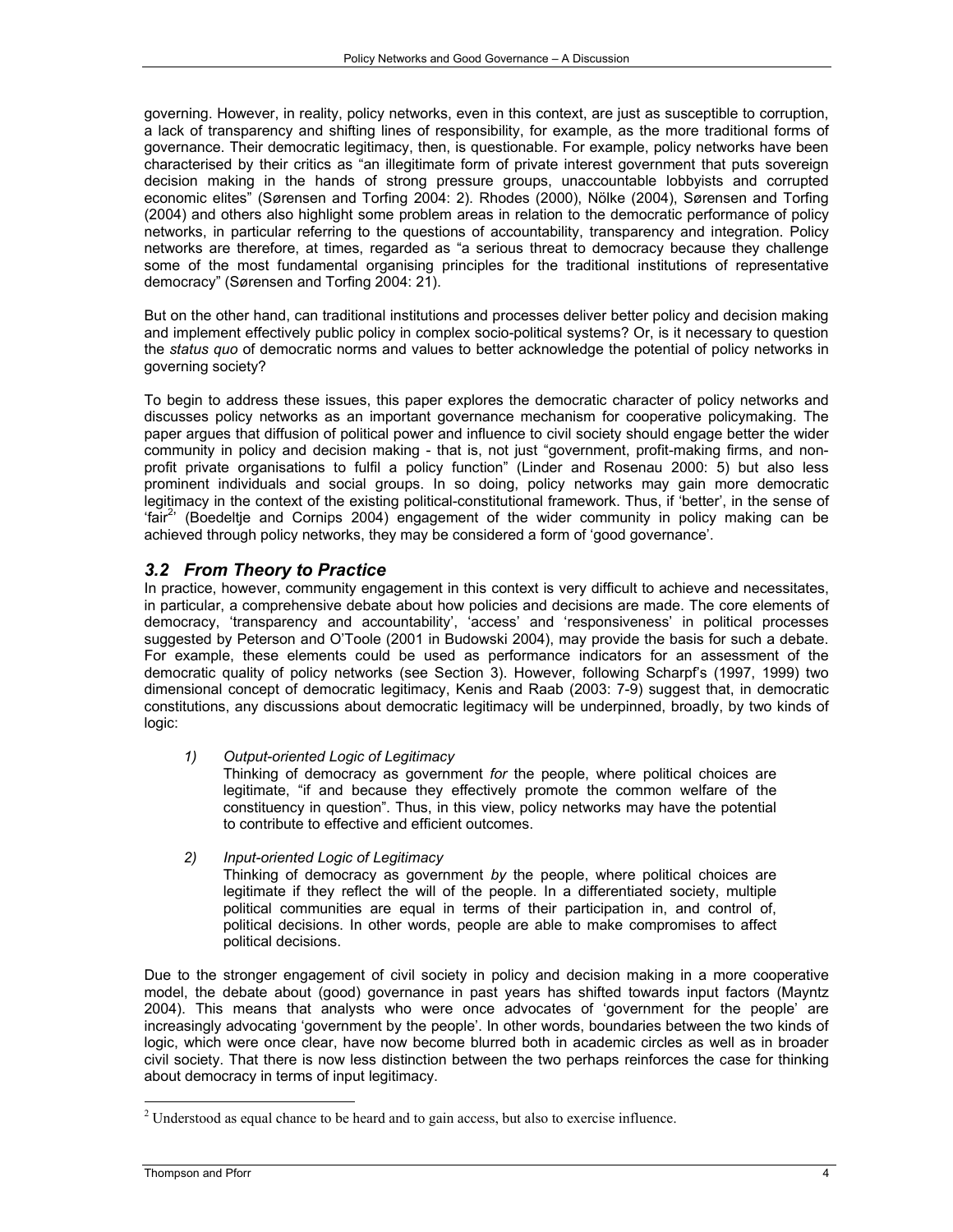Therefore, this paper proposes that any empirical study that explores, and evaluates, the democratic quality of policy networks should do so within a normative framework that is also underpinned by an 'input oriented logic of legitimacy'.

#### *3.3 Evaluation in Practice*

In an ideal situation, then, policy networks as a form of good governance will be democratic if *all* members of the network are afforded *equal* opportunities to participate in, and control, political decisions through consensus and compromise. Of course, in reality, this occurs very rarely, if at all. However, when assessing democratic quality, this 'ideal' policy network can serve as a standard against which to contrast and compare the performance of existing policy networks. Table 2 offers a framework to show how this might be implemented in practice.

#### **Table 2**

#### **Procedures for Defining and Evaluating Policy Networks as a Form of (Good) Governance in the Field**

#### **1) DEFINITION**

#### **Good governance: Putting people back into networks**

Begin with the premise/theoretical underpinning that - ideas, beliefs, values, identity and trust not only matter but *form the basis of interaction* between members in policy networks.

#### **2) EVALUATION**

**From this "first principle", demonstrate empirically, that:**

- **(a)** Policy networks exist.
- **(b)** Policy networks make a difference (show how they can enhance or reduce the efficiency and legitimacy of policy making).
- **(c)** Policy networks present opportunities to develop more democratic network structures.

Adapted from Börzel (1998), Rhodes (2002) and Marcussen and Torfing (2003).

Table 2 (Part 1) suggests that any assessment of the democratic quality of policy networks in terms of input legitimacy should adopt the following approach:

- (1) It is first necessary simply to establish the structures (types, roles, function etc) of policy networks through the identification of the policy network community and existing relational constellations (Table 2, Part 2a).
- (2) Complex issues related to policy network dynamics (interrelationships, change, resistance to change etc) can then be explored and evaluated more effectively (Table 2, Part 2b).
- (3) By comparing these findings with the established 'good governance' framework (Table 2, Part 1), recommendations can be made in consultation with the wider community to improve existing network structures to create capacity for better governance. This may contribute towards enhancing community engagement by trying to involve the wider community in policy and decision making processes (Table 2, Part 2c).

In terms of the input legitimacy of policy networks, this last point is particularly important. Provided that the feedback is ongoing and, where possible, a wider range of network members are given opportunities to participate, such a procedure facilitates network structures characterised by greater dispersal of political power and influence.

The following section explores the effectiveness of combining quantitative and qualitative research methods, from both the *interest intermediation* and *governance* schools, to achieve these outcomes.

#### **4. COMBINING QUANTITATIVE AND QUALITATIVE METHODS**

Although existing methodologies employed by both schools in the study of policy networks use qualitative and quantitative data collection techniques, few, perhaps, combine them effectively enough for primary empirical studies. That is to say, few studies combine effectively quantitative surveys with extensive interviews, or observations of, members of local policy communities and/or networks in ways that put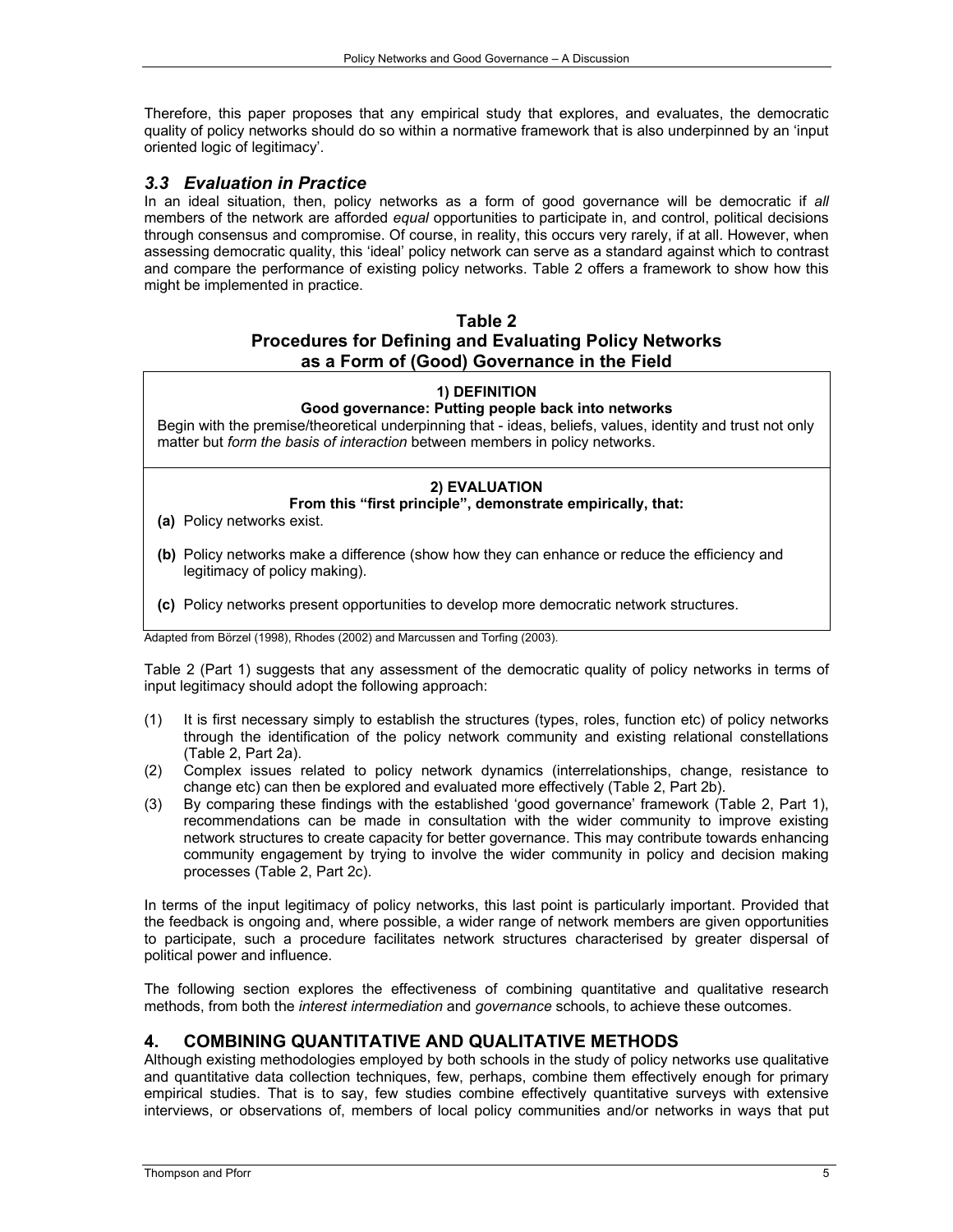people, not theories or models first (see especially Rhodes 2002 and Duke 2002). Despite some rare exceptions, for instance by Provan and Milward (1995) and Powell *et al* (1996), who have combined quantitative and qualitative methods quite effectively in policy network research, the paper puts forward the argument that existing methodologies are only partially effective. It is argued that better combinations of quantitative and qualitative methods are of primary importance if one is to accurately evaluate the democratic quality of policy networks in terms of the ideas presented in the previous sections. However, rather than adopting completely new approaches to achieve these goals - for example, using purely ethnographic research methods (Rhodes 2002), which, by themselves may be quite effective but are often time consuming and expensive – it is suggested here that it may be more prudent to select, combine and adapt quantitative and qualitative methods that are already being used in policy network research.

'Mapping' is a quantitative method that is often used in standardised procedures of policy network research (see for example, Schneider 1988; König 1992; Pappi *et al*. 1995; Pforr 2002). An important first step in mapping is a content analysis. Publicly available information is examined to help reveal the identities of the initial set of actors, usually working within public and private organisations. A content analysis can also help define a specific policy context or environment. A second step is to provide actors with comprehensive lists of identified network members (actors). They are then asked to identify if any relevant players are missing from the list. From this 'snowball' technique, a more appropriate list of policy network actors can be constructed. A standardised questionnaire is then formulated and sent to the identified actors. The questionnaire is based on the concept of 'mutual relevance' and the three levels of analysis that are associated with this concept:

- (i) *Influence Reputation* (to identify those stakeholders most influential in policy networks)
- (ii) *Cooperation* (working together on a specific policy issue, e.g. meetings, exchange of resources)
- (iii) *Information exchange* (more formal ways of exchanging relevant information, e.g. peer reviewed articles, papers, reports, conferences etc)

Based on the data collected, patterns of relationships between actors in the policy networks are analysed and visualised in the form of network diagrams. However, this quantitative mapping may only be partly useful as a method for collecting data for evaluating the democratic quality of policy networks (see Section 2). That is, while mapping may be suitable for collecting data to help establish if a policy network exists (Table 2, Part 2a), it may be less suitable for exploring and evaluating more complex issues (see Table 2, Parts 2b and 2c). Firstly, this is because such questionnaires are often quite basic in terms of the number and types of questions asked. Secondly, many questionnaires are sent and returned by surface and/or email; with the possible exception of a few accompanying phone calls there is thus little contact with respondents. As such, the quality of the data collected might be compromised as valuable information may be lost; the nuances often experienced in communication between people may be missed; misunderstandings can occur; and, people's perceptions are less understood and/or accounted for (see Vigar and Healey 2002 who explore a deliberative approach to policy development).

However, mapping may still be a very useful quantitative method with which to begin evaluating the democratic quality of policy networks in terms of the ideas and procedures presented in Section 2. With some modifications, mapping may facilitate the identification of a wider range of actors (e.g. bridging actors, network elites, more peripheral players) from the outset (see Table 2, Part 2a) who may then be selected for more in-depth structured, semi-structured and/or informal interviews or discussions. Melbeck (1998) proposes that this might be achieved, through mapping, by asking those respondents who have been identified using traditional methods (see above) not only their opinions about particular issues but also whether they have discussed these issues with others, and, if so, with whom. A map of a 'discussion network' could then also be constructed as an addendum to the original policy network map. This, in turn, may lead to the identification and subsequent analysis of underlying issues and processes in policymaking and/or networks that may have otherwise gone unnoticed, as well as provide many interesting "topics for discussion" in readiness for subsequent qualitative surveys (see Table 2, Part 2b). Out of this process, suggestions may arise (from participants as well as researchers) about how to make policy networks more people-inclusive (see Table 2, Part 2c).

Certain qualitative techniques may be employed at this stage that can not only help initiate such discussions but also have the capacity to develop them. For example, the results from short surveys used in quantitative mapping may be presented to groups in the form of basic network diagrams (see Cross, Borgati and Parker 2002; Thurmaier and Wood 2002). This may generate topics for discussion for a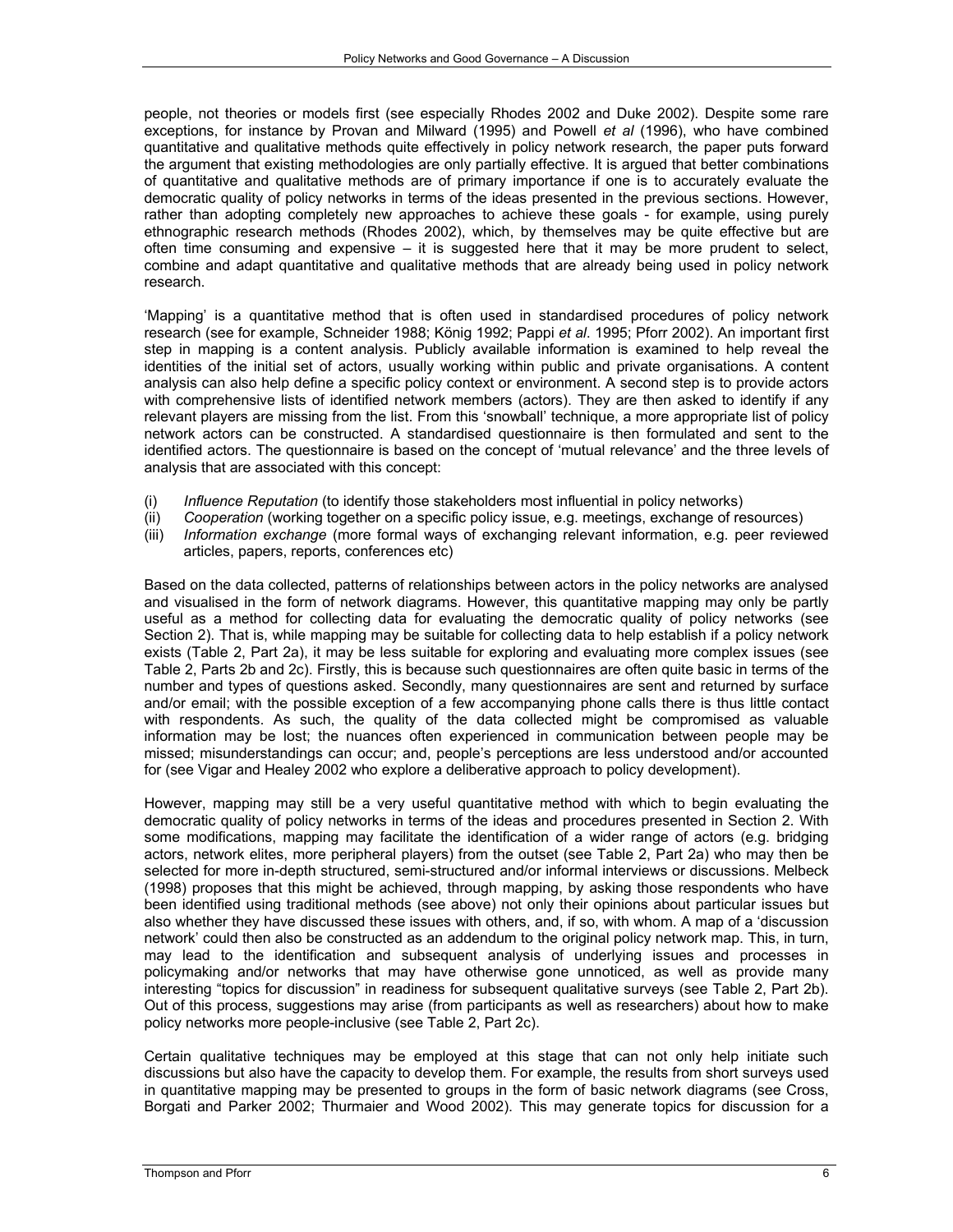particular network at the time and/or for subsequent meetings. Examples of appropriate topics for discussion that build on the short survey topics might include the core elements of democracy outlined in Section 2 - 'transparency and accountability', 'access' and 'responsiveness' in political processes - to assess the democratic quality of policy networks. The possibility of follow-up meetings to discuss further such issues or in-depth interviews with individuals if preferred may be raised at these meetings. Alternatively, formal in-depth interviews with selected managers using these core elements of cooperative democracy as a basis for discussion may be implemented following the analysis of results from initial quantitative mapping surveys. These interviews may lead to subsequent interviews and/or informal discussions with members of the wider community that may have been overlooked during the initial mapping phase (see Pavlovich 2003). Either way these qualitative techniques, in terms of their suggested potential to better engage the wider community, may lead to more realistic representations, or maps, of policy networks providing a better assessment of their democratic quality.

A better understanding of policy networks, the people involved and the problems they face could thus be gained *from the outset* (Tables 2a and 2b). Meaningful comparisons could then be made between actual policy networks (in a case study or studies) and an ideal typical policy network (i.e. policy networks as a form of *good* governance), assessment criteria for which are suggested in Sections 2 and 3. From this, improvements in the democratic quality of policy networks may be suggested so that 'good governance' begins to 'put people back into networks' (see especially Rhodes 2002; Table 2c).

#### **5. CONCLUSION**

By comparing and contrasting two broad approaches to the study of policy networks proposed by the *interest intermediation school* (policy networks as an analytical toolbox) and the *governance school* (policy networks as a form of governance) this paper suggests that, in theory, legitimate democratic policy networks are possible. The analysis shows that such networks (i.e. policy networks as a form of good governance) are legitimate if they can be shown to exist, make a difference in policy making in terms of better engaging civil society and present opportunities to develop more democratic network structures in policy making.

However, to develop policy networks as a form of good governance in practice necessitates a debate about how policies and decisions are made. Core elements of democracy - 'transparency and accountability', 'access' and 'responsiveness' in political processes - are suggested as possible indicators in an assessment of the democratic quality of policy networks. Using appropriate scales, comparisons could be made between the results of a particular case study (investigating an actual policy network) and the core elements of an ideal policy network (policy networks as a form of good governance).

This paper also argues, therefore, that by effectively combining suitable quantitative and qualitative data collection methods in policy network research, both from the interest intermediation *and* governance schools, collection of appropriate data may be better facilitated. Specifically, "mapping" (a largely quantitative methodology) should be modified to provide more opportunities to select a wider range of participants from outside the usual sphere of influence in policy networks. This, in turn, may lead to structured/semi-structured interviews and/or informal discussions (qualitative methodologies) with a wider range of participants. 'Discussion networks' may be then mapped in addition to the standard networks, again so that more effective comparisons can be made between actual policy networks and the ideal policy network. These methods will, however, require further research and a more comprehensive discussion in the future.

#### **Acknowledgement**

*The work reported in this publication was supported by funding from the Australian Government Cooperative Research Centres Programme through the Desert Knowledge CRC (DK-CRC); the views expressed herein do not necessarily represent the views of DK-CRC or its Participants.*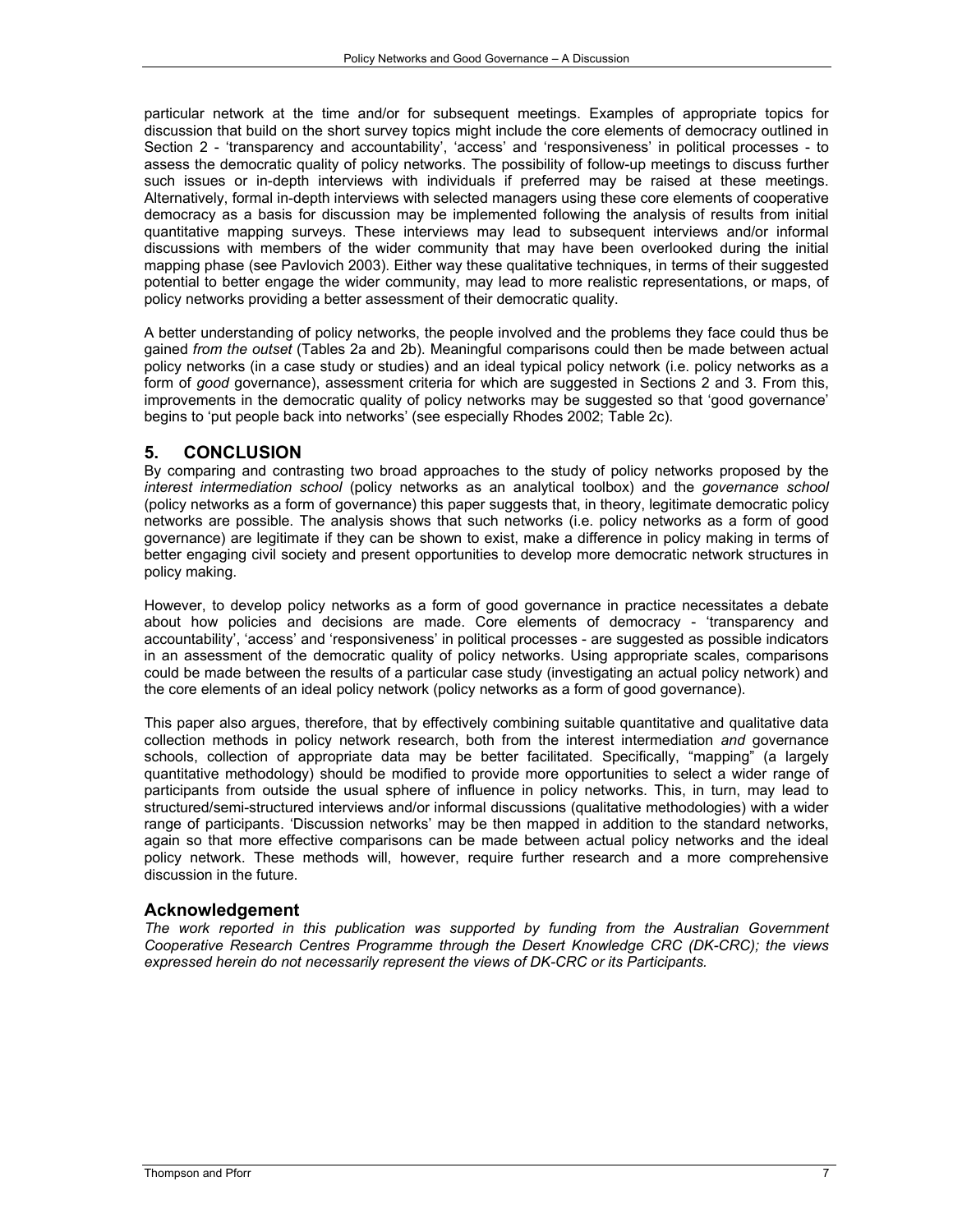#### **6. REFERENCES**

Atkinson M.M. and Coleman W. D. (1992) Policy Networks, Policy Communities and the Problems of Governance. *Governance: An International Journal of Policy and Administration*, 5(2): 154-180.

Blom-Hansen J. (1997) A New Institutional Perspective on Policy Networks. *Public Administration,* 75: 669-693.

Boedeltje, M. and Cornips, J. (2004) *Input and output legitimacy in interactive governance* (Paper prepared for the Conference on Democratic Network Governance, Copenhagen, October 21-22).

Bogason P. and Toonen T. A. J. (1998) Introduction: Networks in Public Administration. *Public Administration*, 76: 205-227.

Börzel T. A. (1997) What's so special about policy networks? – An exploration of the concept and its usefulness in studying European governance. *European Integration online Papers*, 1(16): 1-24.

Börzel T. A. (1998) Organising Babylon – On the Different Conceptions of Policy Networks. *Public Administration*, 76: 253-273.

Börzel T. A. and Risse T. (2004) Public-Private Partnerships: Effective and Legitimate Tools of International Governance? In E. Grande & L.W. Pauly (Eds) *Complex Sovereignty: On the Reconstitution of Political Authority in the 21st Century* (forthcoming).

Bukowski J. (2004) *Policy Networks and Democratic Governance in Europe: Environmental Policy Implementation in Portugal* (Paper prepared for presentation at the 14<sup>th</sup> Biennial Conference of Europeanists, 11-13 March, Chicago, Illinois).

Coleman W. D. and Skogstad G. (1990) (Eds) *Policy Communities and Public Policy in Canada*. Toronto: Copp Clark Pitman.

Cross R., Borgatti S.P. and Parker A. (2002) Making Invisible Work Visible: Using Social Network Analysis to Support Strategic Collaboration. *California Management Review*, 44(2): 25-46.

Czempiel E.O. and Rosenau J. (1992) *Governance Without Government: Order and Change in World Politics.* Cambridge: Cambridge University Press.

Dowding K. (1998) Model or Metaphor? A Critical Review of the Policy Network Approach. *Political Studies*, XLIII: 136-158.

Dowding K. (2001) There Must be End to Confusion: Policy Networks, Intellectual Fatigue, and the Need for Political Science Methods Courses in British Universities. *Political Studies*, 49: 89-105.

Duke K. (2002) Getting Beyond the 'Official Line': Reflections on Dilemmas of Access, Knowledge and Power in Researching Policy Networks. *Journal of Social Policy*, 31(1): 39-59.

Elliot C. and Schlaepfer R. (2001) Understanding Forest Certification Using the Advocacy Coalition Framework. *Forest Policy and Economics*, 2: 257-266.

Hansen, K. (2004) *Representative Government and Network Governance - in need of 'Co-governance'. Insights from local decision making on public schools in Denmark* (Paper prepared for the Conference on Democratic Network Governance, Copenhagen, October 21-22).

Heclo H. (1978) Issue Networks and the Executive Establishment. In A. King (Ed.) *The New American Political System.* Washington: AEI.

Homeshaw J. (1995) Policy Community, Policy Networks and Science Policy in Australia. *Australian Journal of Public Administration*, 44(4): 520-532.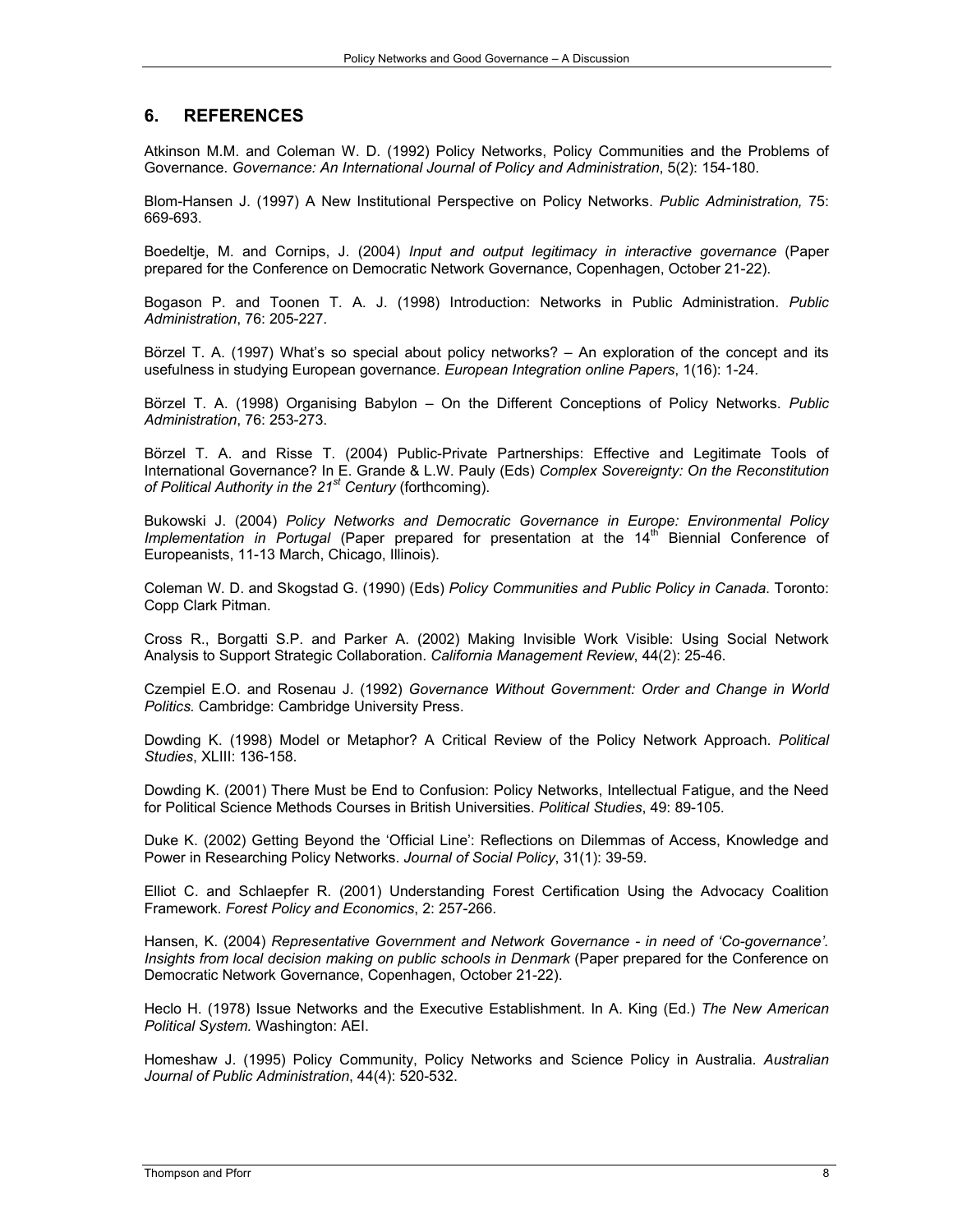Kenis P. and Raab J. (2003) *What Do Policy Networks Do?* (Paper prepared for the Conference on Democratic Network Governance, Copenhagen, May 22-23).

Kenis P. and Schneider V. (1991) Policy Networks and Policy Analysis: Scrutinizing a New Analytical Toolbox. In B. Marin and R. Mayntz (Eds) *Policy Networks. Empirical Evidence and Theoretical Considerations.* Frankfurt: Campus, pp. 25-59.

Kickert W., Klijn E.H. and Koppenjan J.F.M. (1997) *Managing Complex Networks:Strategies for the Public Sector*. London: Sage.

Knoke D. (1990) *Policy Networks: The Structural Perspective*. New York: Cambridge University Press.

Knoke D. (1998) Who Steals My Purse Steals Trash. The Structure of Organisational Influence Reputation. *Journal of Theoretical Politics*, 10(4): 507-530.

König T. (1992) Kollektive Entscheidungsfindung im Politikfeld 'Arbeit': Ein modellorientierter Politikfeldansatz. *Politische Vierteljahresschrift*, 4: 597-621.

König T. (1998) Introduction. Modelling Policy Networks. *Journal of Theoretical Politics,* 10(4): 387–388.

Linder S. H. and Rosenau P. V. (2000) Mapping the Terrain of the Public-Private Policy Partnership. In P.V. Rosenau (Ed.) *Public-Private Policy Partnerships.* Cambridge MA: MIT Press, pp. 1-18.

Marcussen M. and Torfing J. (2003) *Grasping Governance Networks.* Working Paper Series, Centre for Democratic Network Governance, Roskilde, Denmark.

Marin B. and Mayntz R. (1991) *Policy Networks, Empirical Evidence and Theoretical Considerations*. Frankfurt: Campus.

Mathur N. and Skelcher C. (2004) *The Democratic Performance of Network Governance:* 

*Conceptual and Methodological Issues.* **(**Paper prepared for the Conference on Democratic Network Governance, Copenhagen, October 21-22).

Mayntz, R. (1999) *New Challenges to Governance Theory*. Mannheim: Max-Plank Institut für Gesellschaftsforschung.

Mayntz R. (2002) Common Goods and Governance. In A. Hertier (Ed.) *Common Goods. Reinventing European and International Governance*. Lanham MD: Rowman and Littlefield, pp. 15-27.

Mayntz R. (2004) *Governance Theory als fortentwickelte Steuerungstheorie*. Mannheim: Max-Plank Institut für Gesellschaftsforschung.

Melbeck C. (1998) Comparing Local Policy Networks. *Journal of Theoretical Politics,* 10(4): 531 – 552.

Nölke, A. (2004) *Limits to Democratic Network Governance: The Case of Transnational Politics* (Paper prepared for the Conference on Democratic Network Governance, Copenhagen, October 21-22).

Pappi F. U. and Henning C. H. C. A. (1998) Policy Networks: More than a Metaphor? *Journal of Theoretical Politics*, 10(4): 553-575.

Pappi, F. U., König T. and Knoke D. (1995) *Entscheidungsprozesse in der Arbeits- und Sozialpolitik. Der Zugang der Interessengruppen zum Regierungssystem über Politikfeldnetze: Ein deutsch-amerikanischer Vergleich*. Frankfurt/NewYork: Campus Verlag.

Pavlovich K. (2003) The evolution and transformation of a tourism destination network: the Waitomo Caves, New Zealand. *Tourism Management*, 24: 203-216.